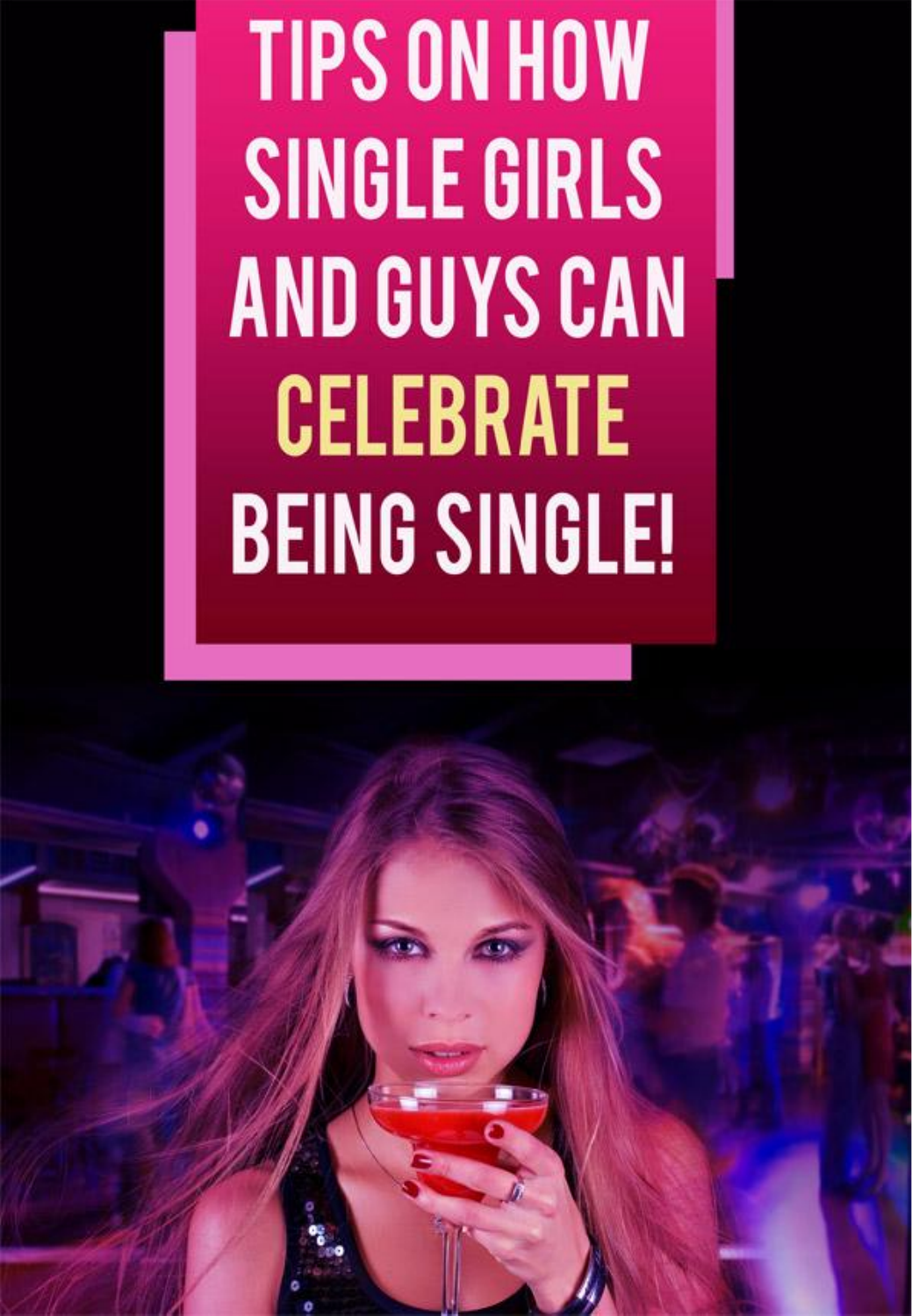Most of us at some time are challenged when it comes to managing our emotions.

> We actually experience emotional hangovers and feelings are contagious.

"derail us from making practical, problem solving  $\int$ 

When you're happy, it is easy for others to feel happy around you.

When you're happy, it is easy for others to feel happy around you.

When you're sad it is incredible how the sadness brings down the mood of those around you.

When you are stressed or angry, it is really easy to escalate a conversation with someone to the point where both of you are feeling and behaving angrily.

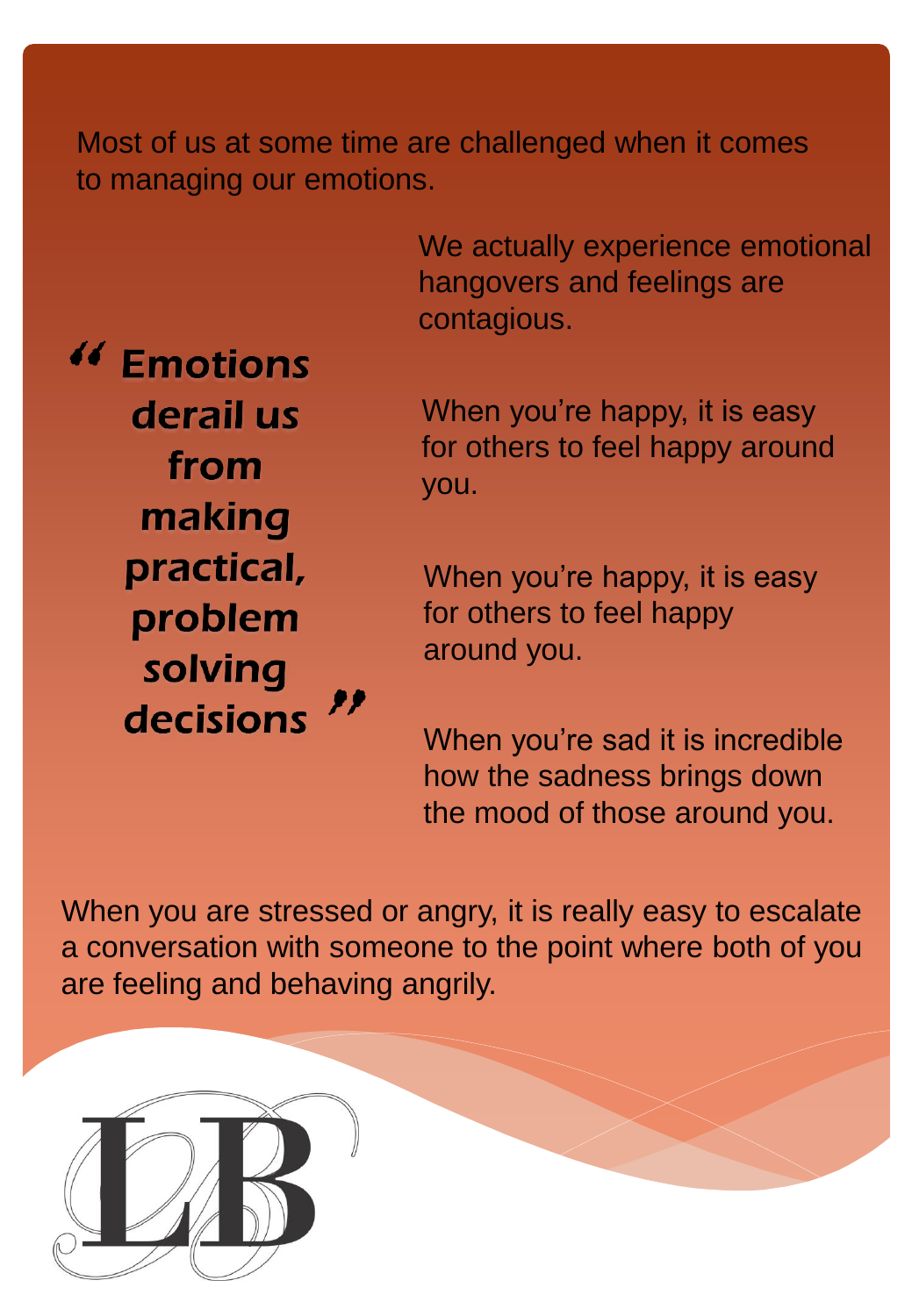So when you're feeling a negative thought or emotion, take a deep breath and notice how the deep breathing calms you physically and emotionally.

Notice the shift in how your brain functions.

Replace the negative experience with a positive one . . . go to your happy place . think of a positive moment or experience.



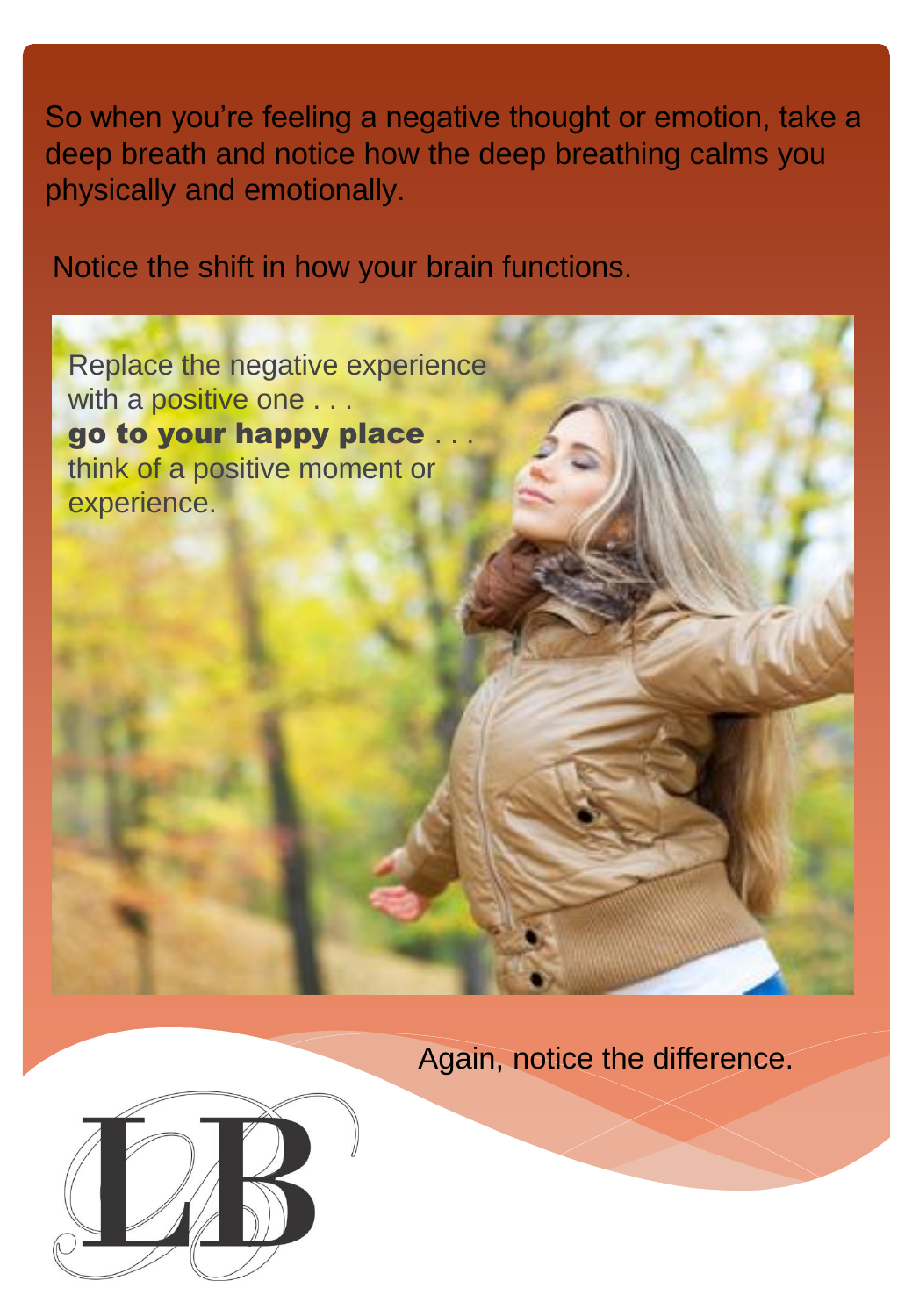#### You can make a difference, you have choices.

After all, the goal is not to eliminate feelings but to become mindfully aware of what we are feeling and then make decisions on what to act on versus what is important to set aside for now.

Managing your emotions and reactions effectively actually increases your credibility with others while creating opportunities for building trust and better communication.

 $\frac{1}{s}$ everything,  $down!$   $''$ 

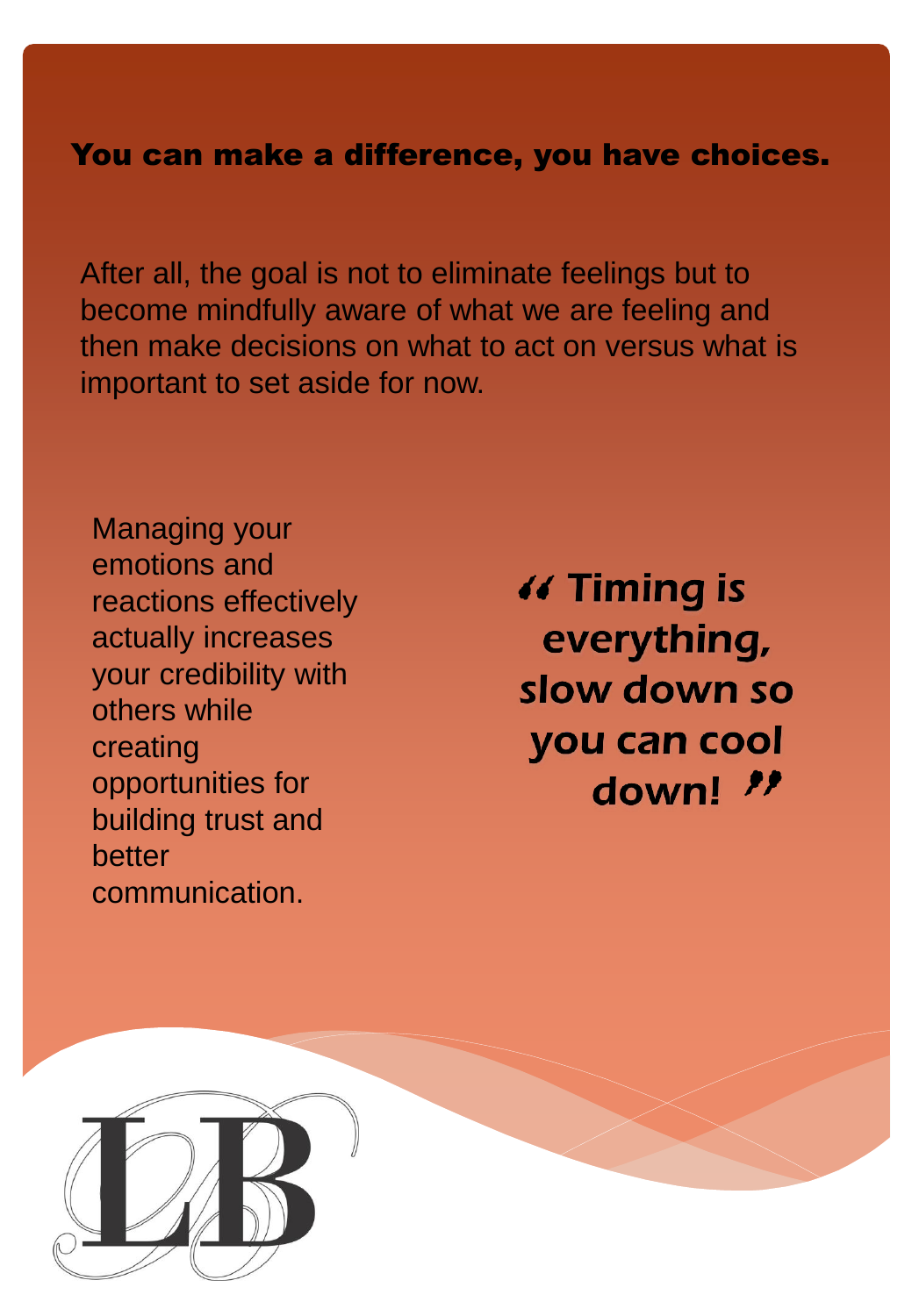Love is not about a particular day, cards, flowers or even being in a relationship.

The assumption that coupled people are happy and well loved can feed feelings of loneliness or isolation for people who aren't with someone.

The message a Dr Laura S.Brown, professor of psychology at Argosy University in Seattle says,

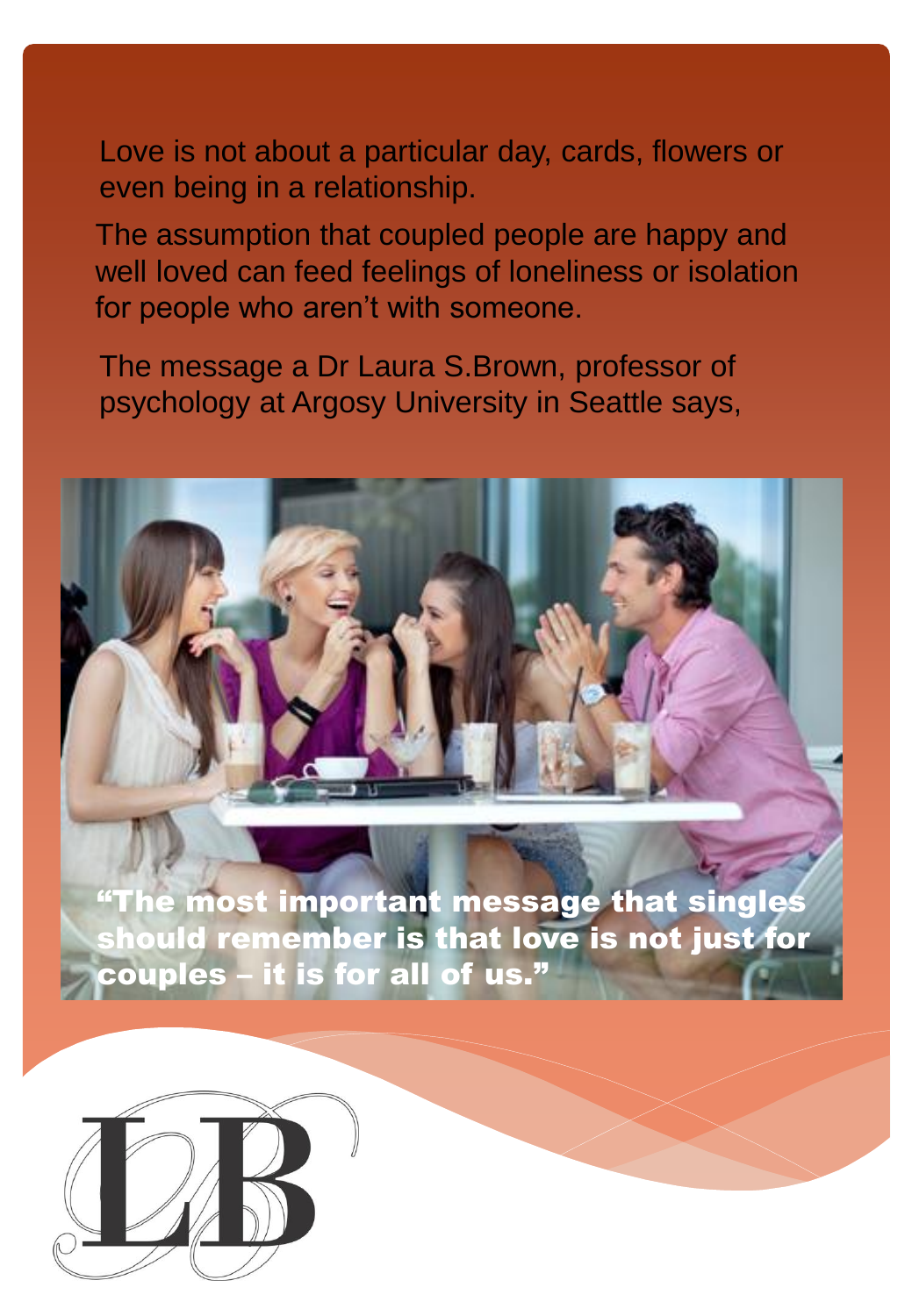The following are ways that single men and women can enjoy being single without worrying about the pressures and pitfalls that often come with pressuring of dating.

Do not define yourself by your **relationship status.** 

*Your relationship status is not your identity.* 

Do not pretend that this is not a hard day. *If you are single because of a recent loss, allow this to be a day of grieving. Get support.*

> *Realise that special occasions like Valentine's Day is not just about couples love but family love and friendships.*



Spend the time with a great family member or friend.

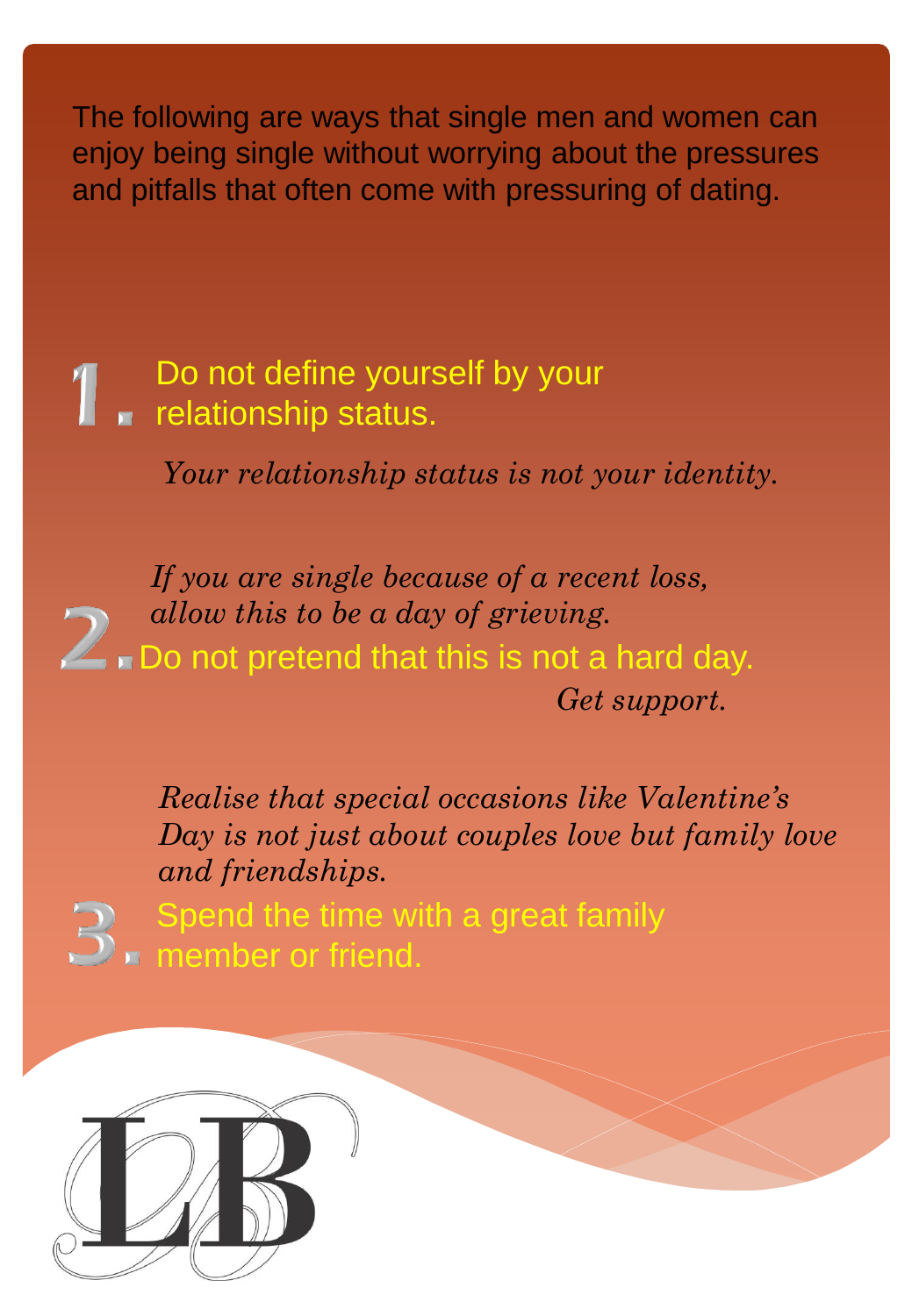So plan well ahead to do something nice for yourself.

## Le Beau has a Day Spa menu just for you.

Check out http://day-spa-perth.com.au/spa[treatments-packages/a-la-carte-menu](http://day-spa-perth.com.au/spa-treatments-packages/a-la-carte-menu)

You may like to embark on whatever you choose to do in Step 4 with a friend or family member – *the people who already have a relationship with you***.** 

### « If you are single and you like it, now is the time to affirm your choice."

People who never marry or have a partner still maintain close, loving, emotionally intimate relationships and lives worth living.